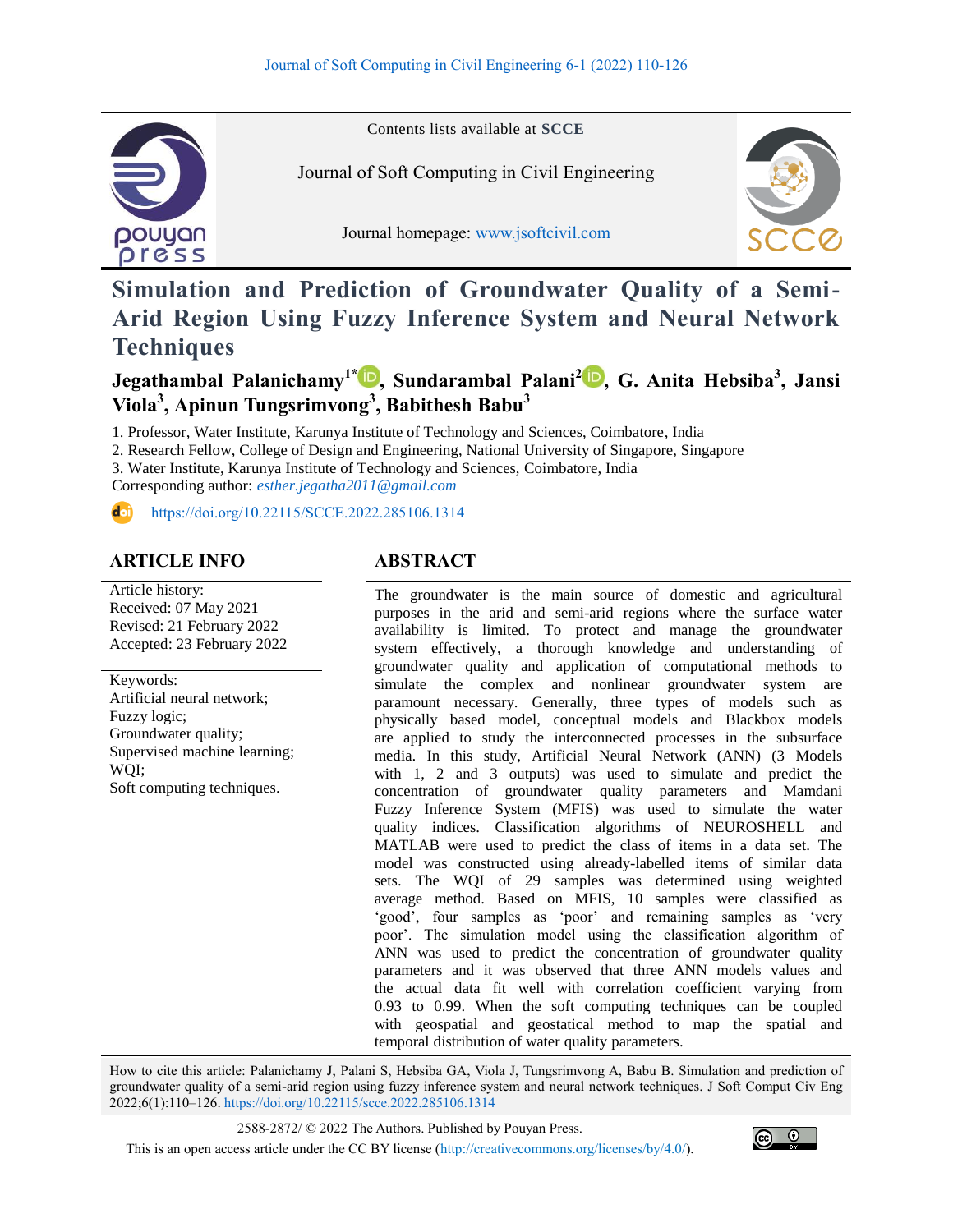The pollution of groundwater has been increasing over the past due to industrial development. Over exploitation of the groundwater resources also leads to rapid drop in the groundwater level in many areas, which also results in groundwater contamination. The quality of the groundwater changes due to discharge of sewage, agricultural and irrigational activities, physical and chemical parameters influenced by geological formations and type of aquifers through which it passes. To understand the knowledge of the subsurface system, the numerical flow models are generally used which demands a huge amount of temporal and spatial information to depict the subsurface system. So advanced statistical methods involving data mining techniques can be also used to explain the underlying structure of the data obtained to explain hydro chemical processes occurring in the aquifers. Artificial Neural Network (ANN) has been applied to simulate groundwater quality and Geographic Information System (GIS) has been applied to preprocessing and post-processing tool in simulating groundwater quality in Iran, India, Turkey and Ghareh-subasin. In addition to the water quality parameters, land use and land cover pattern, geological factors and groundwater level have been taken for simulation [1–8]. It has been observed that the integration of ANN and GIS has proved the more accurate and efficiency in prediction and simulation of groundwater quality. It has been also proved that ANN results are better reliable than linear regression models [9–11]. Also, optimization -simulation models have been developed by applying ANN, and Particle Swarm Optimization (PSO) models along with wireless network in managing groundwater resources [12–14]. Several authors have studied the influence of hidden neurons in the ANN in prediction and simulation of water quality parameters. It was observed that the number of neurons in the hidden layers has to be identified by trial and error based on the location. The groundwater pollution source and groundwater level prediction have been predicted using feed forward and back propagation algorithms [15–18]. From the results, it was noted that tangent algorithm with momentum-training algorithm gives less error than the sigmoid algorithms with Levenberg-Marquet [19,20]. Several researchers have applied fuzzy membership functions (Mamdani Fuzzy Inference System (MFIS)) and the weights for each groundwater quality parameters according to analytic hierarchy process (AHP) (which depends on pairwise comparison) in classifying the groundwater quality from different well locations [21–24]. Water quality index (WQI) is valuable and unique rating to depict the overall water quality status in a single term that is helpful for the selection of appropriate treatment technique to meet the concerned issues. However, WQI depicts the composite influence of different water quality parameters and communicates water quality information to the public and legislative decision makers. The weighted groundwater quality index based on the spatial and temporal variations of groundwater quality was developed using Fuzzy-AHP. In few papers, the use of geostatistical approach combined with Fuzzy logic approach has been reported to develop zoning map by identifying the spatial distribution of groundwater quality [25–27]. Adaptive Neural-Based Fuzzy Inference System (ANFIS) adopted for estimation and prediction of pollutant level in groundwater systems [28]. Deep learning algorithms and soft computing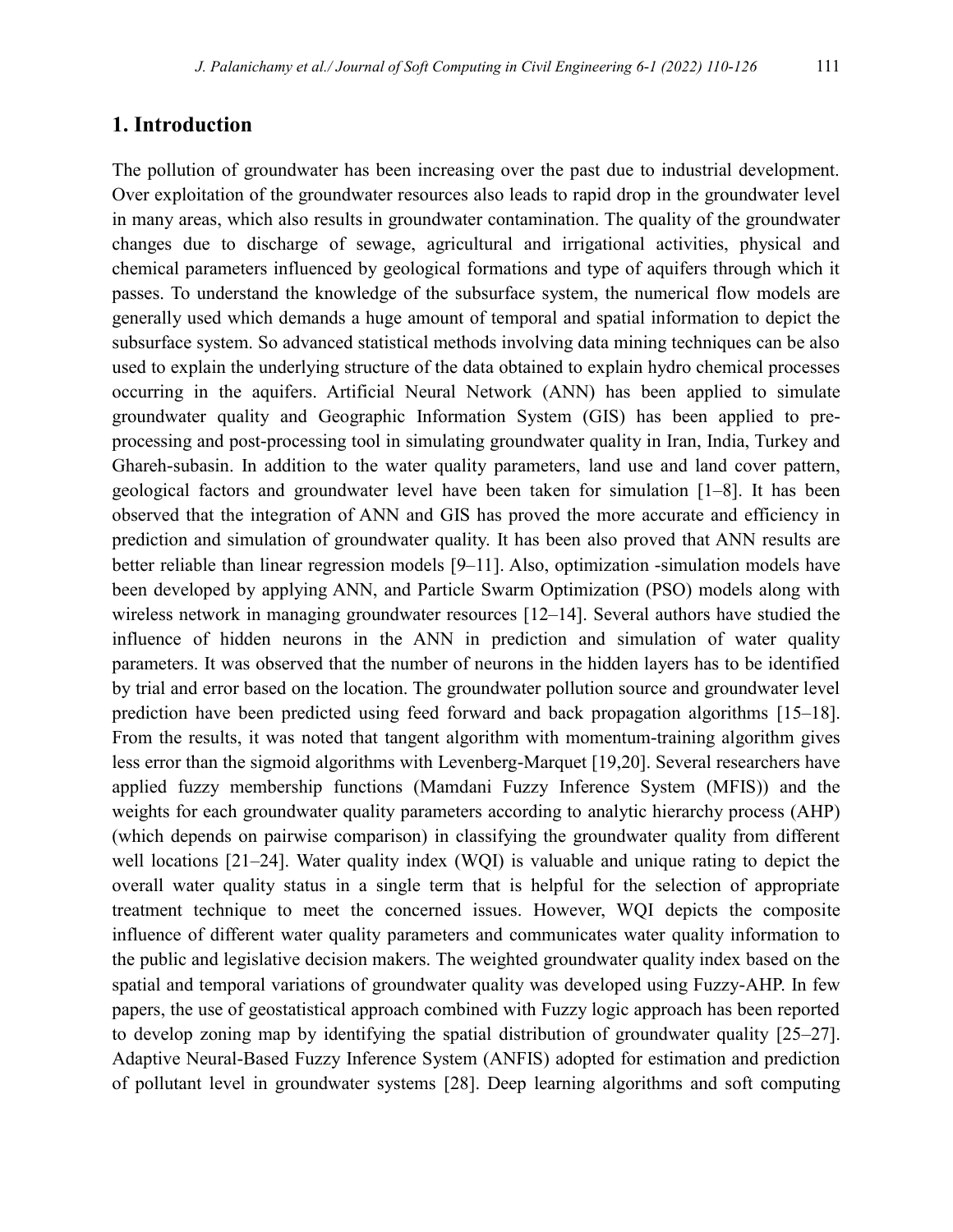applications are applied to solve problems in engineering applications, geotechnical engineering, groundwater, sediment transport and meteorological characteristics [29–35].

### **2. Study Area**

Coimbatore district is one of the largest districts of Tamil Nadu which has an aerial extent of 7470  $\text{km}^2$ , accounting for 5.74% of the total geographical area of Tamil Nadu (Fig. 1). It consists of 19 blocks and is a part of subbasins of Cauvery such as Bhavani, Noyyal, Amaravathy, Parambikulam, Aliyar and Valparai. About 87% of the total irrigated areas is through dug wells. The annual rainfall over the district varies from 550mm to 900mm. Shallow aquifers exist within 30m in most of the parts of the district expect in the west. Structural hills, Deep Pediments, Valley fill are most of the prominent geomorphic units identified in that area. Six major soil types such as Red Calcareous soil, Black Soil, Red non-calcareous, Alluvial and Coalluvial Soil Brown Soil and Forest Soil, cover the district. The alluvium and colluvium formations in the district are composed of silt, kantar, sand and gravel bed. There exists high level of water level fluctuations due to over exploitation for domestic and agricultural activities. It has been reported by Central Groundwater Department that out of 19 blocks, 15 blocks are either 'over exploited' or 'critical'. So, regarding quality, total hardness, nitrate and fluoride are found to in excess of permissible limits due to industrial pollution, geological formations and agricultural activities. It is also reported that the groundwater quality in many areas of the district do not conform to the standards of drinking water quality. So proper planning is required.



**Fig. 1.** Study area Coimbatore in Tamil Nadu, India [36].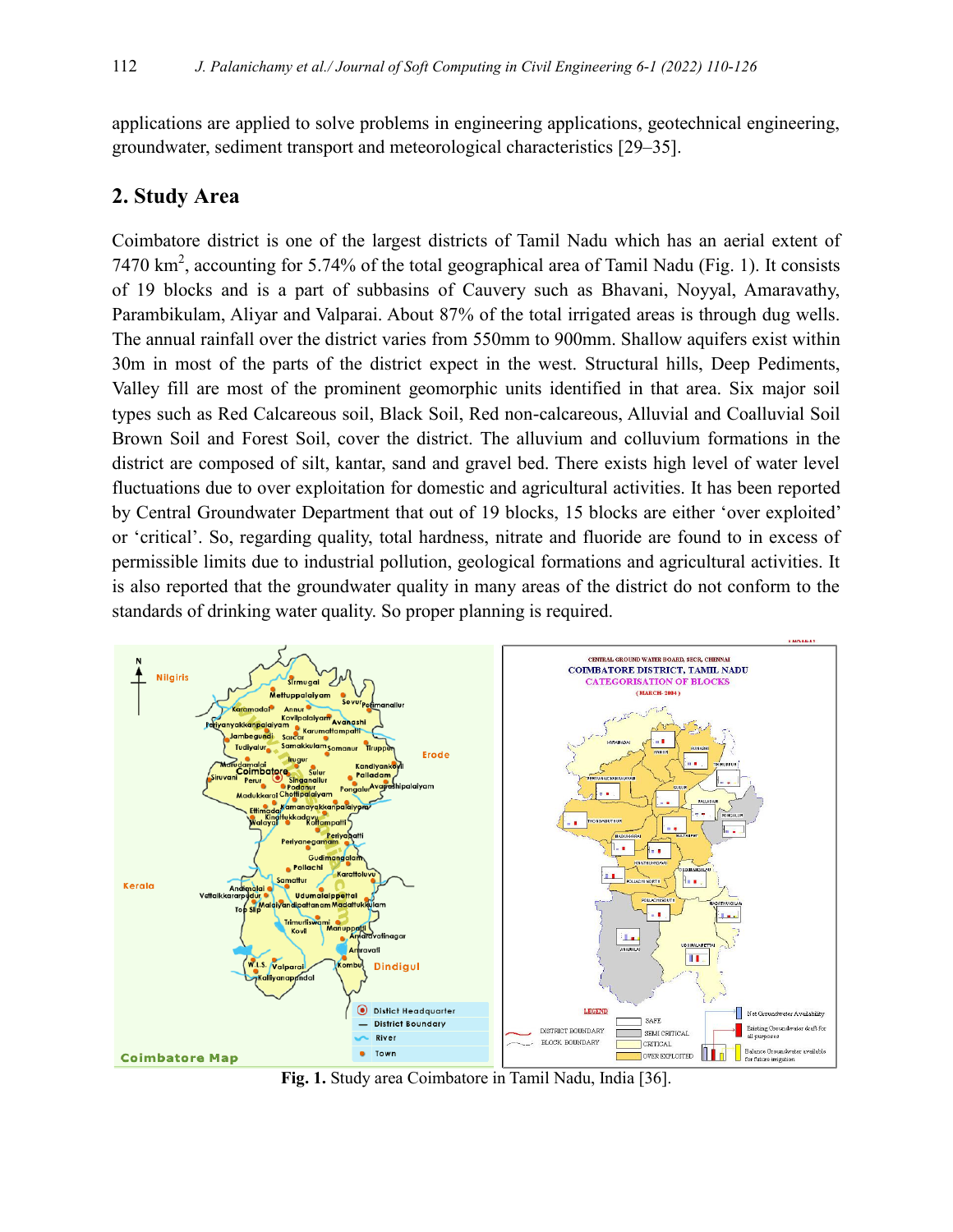# **3. Methodology**

In this study, Artificial Neural Network (Three Models with 1, 2 and 3 outputs) was used to simulate and predict the concentration of groundwater quality parameters and Mamdani Fuzzy Inference System was used to simulate the water quality indices. FIS is the key unit of a fuzzy logic system having decision making as its primary work. It uses the "IF…THEN" rules along with connectors "OR" or "AND" for drawing essential decision rules. MFIS system was proposed in 1975 by Ebhasim Mamdani. Basically, it was anticipated to control a steam engine and boiler combination by synthesizing a set of fuzzy rules obtained from people working on the system. A classification algorithms using NEUROSHELL and MATLAB were used to predict the class of items in a data set using a certain model of a classifier. The model was constructed using already-labelled items of similar data sets. This step allows classification techniques to be considered as a supervised machine learning method.

ANN is a computational tool that is designed to simulate the way in which the brain performs a particular task or function of interest. ANNs are made up of highly interconnected processing elements called artificial neurons with weights that constitute a network. The artificial neurons are information-processing units that are used to build our neural networks and are truly primitive in comparison to those found in the brain. Each neuron receives several inputs from neighbouring elements, but only sends one output. The four basic elements of the neuronal model are Synapses or connecting links, an adder, an activation function and bias. Synapses or connecting links are characterised by weights. A signal  $x_i$  at input of synapse 'j' connected to a neuron is multiplied by the synaptic weight w<sub>j</sub>. An adder is used to sum up all the input signals to the neuron, weighted by the respective synapses of the neuron. An activation function is applied for limiting the amplitude of the output of a neuron. Typically, the normalised amplitude of the output of a neuron is written as the closed unit interval [0,1] or alternatively [-1,1]. The neural network model includes an external bias, denoted by b, which has the effect of increasing or lowering the net input of the activation function. The network consists of three layers namely input layer, output layer and hidden layer in which the information from the outside world is received by the input layer, the simulation results are communicated to the outside world through output layer and the two layers are connected by the hidden layer.

#### 3.1. Feedforward network

Generally, the ANN model consists of three layers and the data is being fed forward from the input layer and is being processed in the hidden layer(s) using activation function. The output from the second layer is sent as input to the third layer and the data is being processed in the forward manner/acyclic type.

#### 3.2. Learning the pattern of the data for classification

The neural network learns the pattern through training algorithm by weight adjustment in each layer. The network learns by training the network in the forward direction from the input layer through summation and processing and the error obtained by comparing the model and target values is back propagated from the output layer. The different steps involved in back propagation algorithm are: 1. Initializing the connection weights of the neural network, 2. Using three activation functions like Threshold function, Piecewise linear function, and Sigmoid function (logistic function) to determine the output from each layer and the final target value from the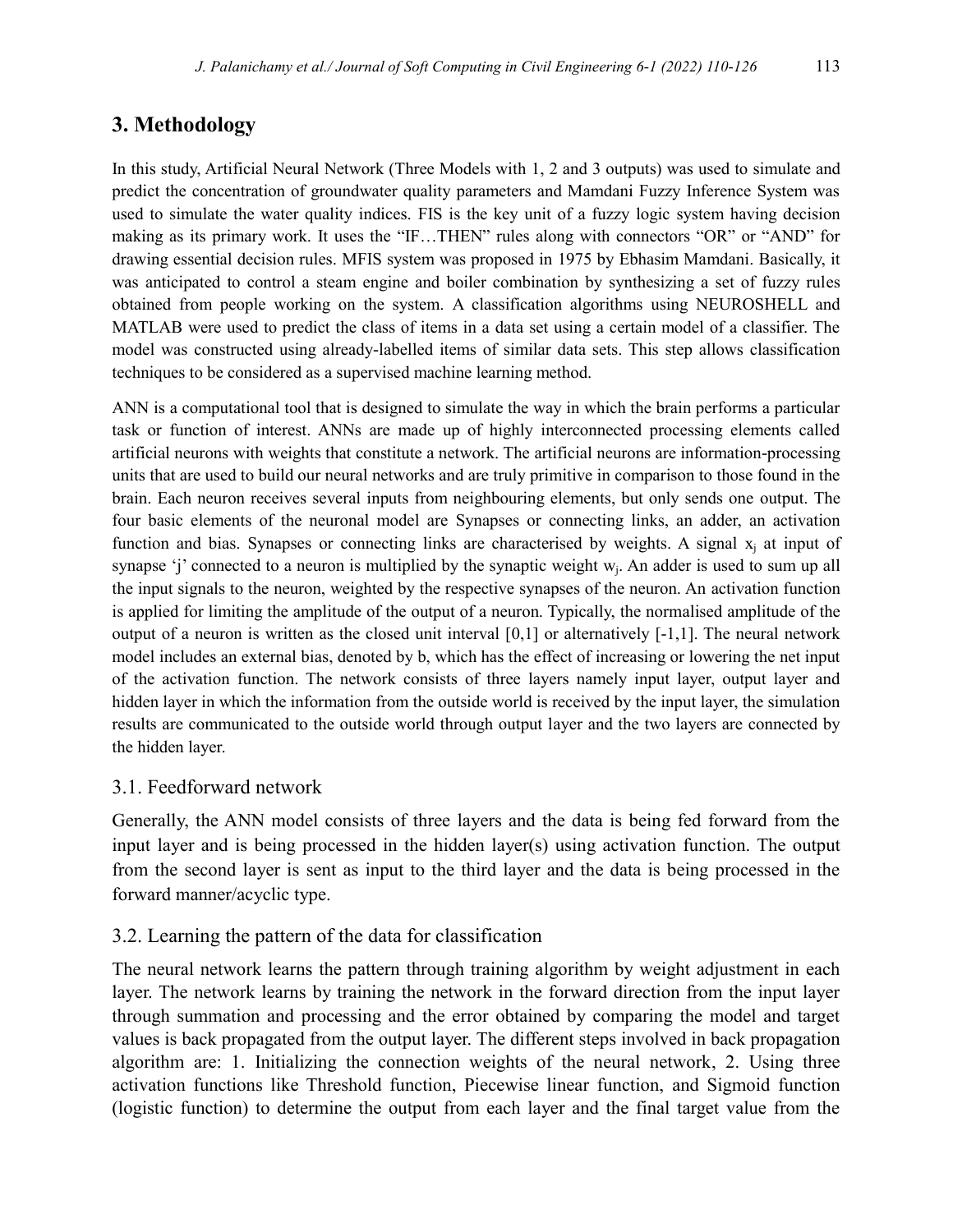output layer, 3. Computation of model output and comparing with defined target value to determine the error, and 4. Back propagating the error and calculation of new weight in each layer. Finally, the weights and biases in each layer are updated using delta rule. The gradient descent algorithm is used to identify the global minima in the weight space by seeking a direction for weight change that reduces the value of  $e(n)$ . The above steps are repeated till the network is trained and global minima in the case of error is obtained. To avoid overfitting and noise, the overall groundwater quality data is divided into training and testing data. The training phase occurs either in batch or online mode. In addition to that either 'supervised learning' or 'unsupervised learning' may be used to train the network.

### **4. Modelling and simulation**

#### 4.1. Neural networks

In this study, 29 water quality samples were collected from 29 wells located in the selected area and 10 water quality physicochemical parameters such as pH, Carbonate  $(CO_3^2)$ , Bicarbonate  $(HCO<sub>3</sub><sup>2</sup>)$ , Chlorides (Cl<sup>-</sup>), Sulfate (SO<sub>4</sub><sup>2-</sup>), Calcium (Ca<sup>2+</sup>), Magnesium (Mg<sup>2+</sup>), Potassium (K<sup>+</sup>) and Total dissolved solids (TDS) were analysed using Standard methods [37]. The nine water quality parameters as input and TDS parameter as output were given in Neuroshell ANN function. The statistical parameters were determined as given in Table 1.

| <b>Variable</b> | pН    | DO<br>mg/l | $\mathbf{C}$<br>mg/l | CO <sub>3</sub><br>mg/l | HCO <sub>3</sub><br>mg/l | SO <sub>4</sub><br>mg/l | TH mg/l | mg/l  | Ca hardnessMg hardness<br>mg/l | <b>TDS</b><br>mg/l |
|-----------------|-------|------------|----------------------|-------------------------|--------------------------|-------------------------|---------|-------|--------------------------------|--------------------|
|                 | Input | Input      | Input                | Input                   | Input                    | Input                   | Input   | Input | Input                          | Output             |
| Min.            | 6.5   | 0.9        | 222.1                | $\bf{0}$                | 100                      | 100                     | 200     | 75    | 75                             | 603                |
| Max.            | 8     | 6.3        | 2551.3               | 7.5                     | 485                      | 700                     | 2055    | 875   | 1450                           | 4623               |
| Mean            | 7     | 4.2        | 923.6                | 3.75                    | 350.6                    | 296.8                   | 704.0   | 325   | 379.1                          | 1915               |
| <b>SD</b>       | 0.49  | $1.5\,$    | 674.3                | 1.31                    | 106.7                    | 161.1                   | 485.6   | 223.4 | 304.7                          | 1132               |

#### **Table 1**

Statistical parameters of the data.

From the data, 60% of data was extracted as training set and 30% as testing the data to find optimum for interrupt model training. After extracting, a standard net architecture was created whether each layer is connected to the previous layer only. The back propagation training architecture using Wardnet was used as training algorithm, which has multiple hidden neurons with different activation function in one layer similar to neuron of human. Before output is given, this architecture receives the output from each neuron and analyses the data. Thus, all input parameters given in this are related to each other, which are similar to water quality parameters of the study area. Next, selecting the optimum point, which is the minimum of average error of test data, sets the end point of the training. The average error of training set always decreases even if the number of iterations cross the optimum point but the average error of test-set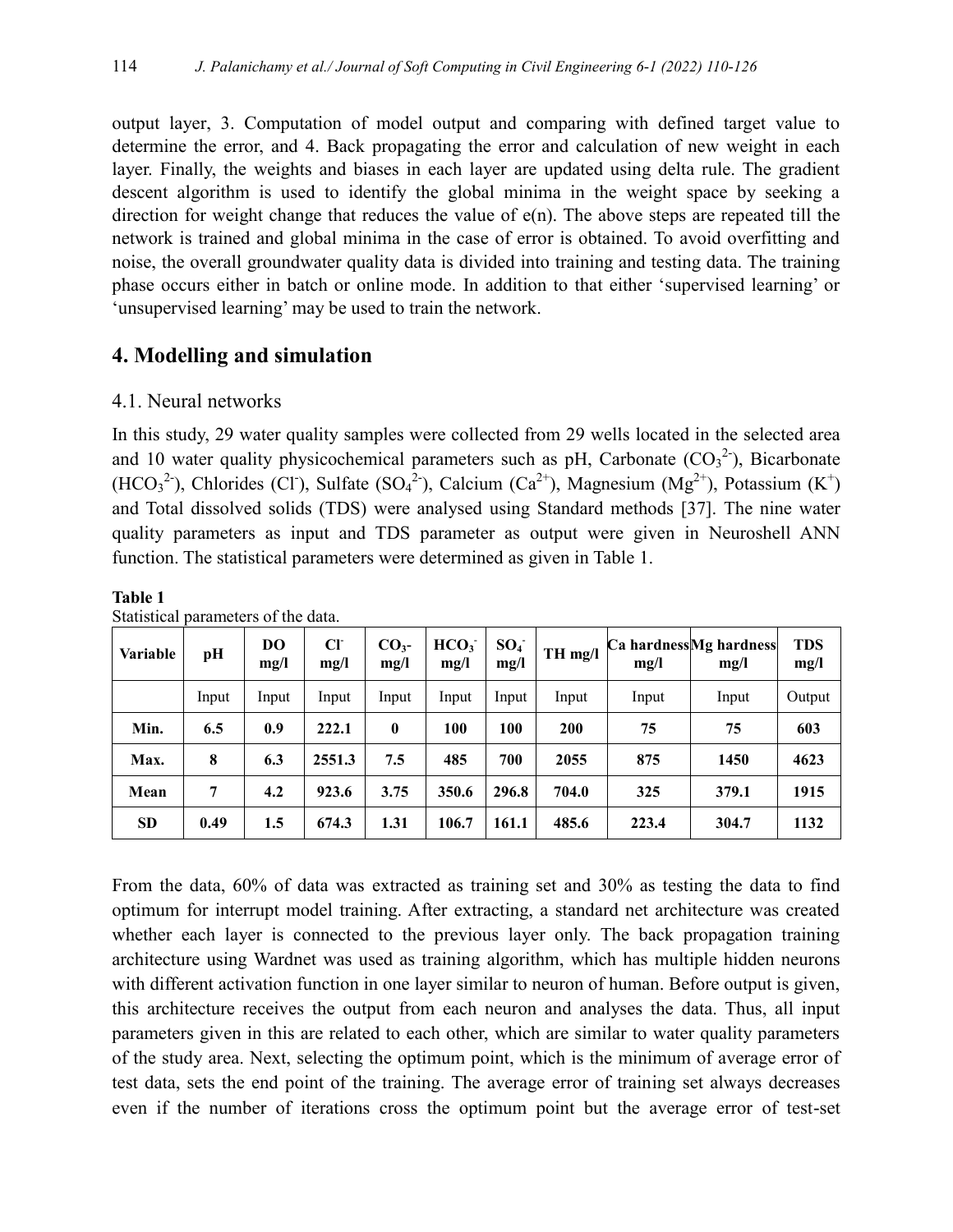increases. If the number of iterations is more than the number of iterations of the optimum point, the model is suitable for training data. The network is trained till minimum average error is reached and statistical parameters such as R-square, r-square, mean square error, mean absolute error, correlation coefficient etc. are determined.

#### 4.2. Fuzzy logic

In this study, fuzzy inference system is applied to classify the water quality index. Fuzzy set is a suitable set for making the decision in complex and unclear system. The membership functions were created for ten water quality parameters based on Bureau of India Standards (BIS) and the criteria of World Health Organization (WHO). Water Quality Index (WQI) may be defined as a rating reflecting the composite influence of different water quality parameters on the overall quality of water. The main objective of computing of water quality index is to turn the complex water quality data into information which is easily understandable and usable. Weighted arithmetic water quality index method classifies the water quality according to the degree of purity by using the most commonly measured water quality variables. In this study, WQI has been classified into five type "Excellent, good, poor, very-poor and unsuitable for drinking" as shown in Table 2. To determine WQI, creation of fuzzy inputs, membership functions and rules are the important steps in FIS. The values of five major water quality parameters are fuzzified based on the normalization. The membership functions are created to identify the degree of membership in each classification. Based on values of BIS and WHO standards, best value is chosen to be an excellent category and the worst value to be the last value of poor category. The fuzzy distribution is used to generate membership-functions for various water quality parameters.

#### **Table 2**

| <b>WQI</b> value | <b>Water quality</b>    |  |  |  |  |
|------------------|-------------------------|--|--|--|--|
| $0 - 25$         | excellent               |  |  |  |  |
| 25-50            | good                    |  |  |  |  |
| 50-75            | poor                    |  |  |  |  |
| 75-100           | Very poor               |  |  |  |  |
| >100             | Unsuitable for drinking |  |  |  |  |

The criterion for water quality index.

#### 4.3. Fuzzy distribution

If  $r_a$  = Reference value A (angle point A, which is the average of minimum and mean value) and  $r_b$  = Reference value B (angle point B, which is the average of mean and maximum value, the widths can be defined as  $W1 = [min - r_a]$ ,  $W2 = [r_a - r_b]$ ,  $W3 = [r_a - max]$ , where W1 is the width of left triangle in the trapezoid, W2 is the width of the square, W3 is the width of the right triangle in the trapezoid. The height of the distribution is normalized to  $(0,1)$ . When the fuzzy distribution is used to generate membership-function, it does not have intersection-area as shown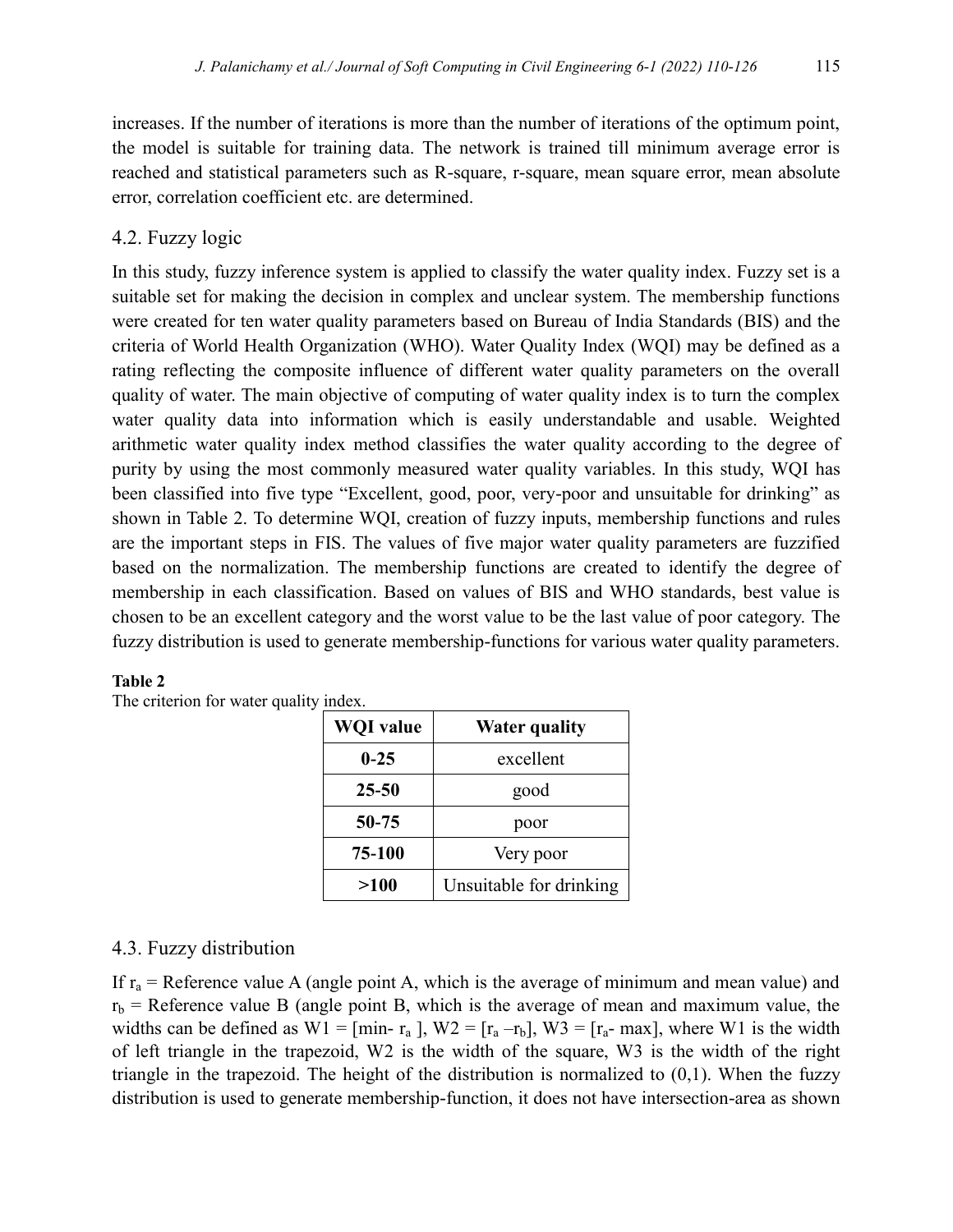in Fig. 2. Fuzzy set has intersection area for each membership function. Table 3 shows the membership function for pH. Similarly, the membership functions are created for other water quality parameters and water quality index as given in Fig. 3 to Fig. 7.

| <b>Parameter</b> | <b>Classification</b>   | Min1 | Max1 | Mean1 | Min2 | Max2 | Mean <sub>2</sub> |
|------------------|-------------------------|------|------|-------|------|------|-------------------|
|                  | Excellent               | 7.00 | 8.5  | 7.75  |      |      |                   |
|                  | Good                    | 6.88 | 7.00 | 6.94  | 8.5  | 8.65 | 8.58              |
| pH               | Poor                    | 6.75 | 6.88 | 6.81  | 8.65 | 8.8  | 8.73              |
|                  | very poor               | 6.5  | 6.75 | 6.63  | 8.80 | 9.2  | 8.99              |
|                  | unsuitable for drinking | 0.00 | 6.5  | 3.25  | 9.20 | 14   | 11.6              |

Membership functions for water quality parameter pH.

**Table 3**



**Fig. 2.** A trapezoid membership-function.



**Fig. 3.** pH membership-function.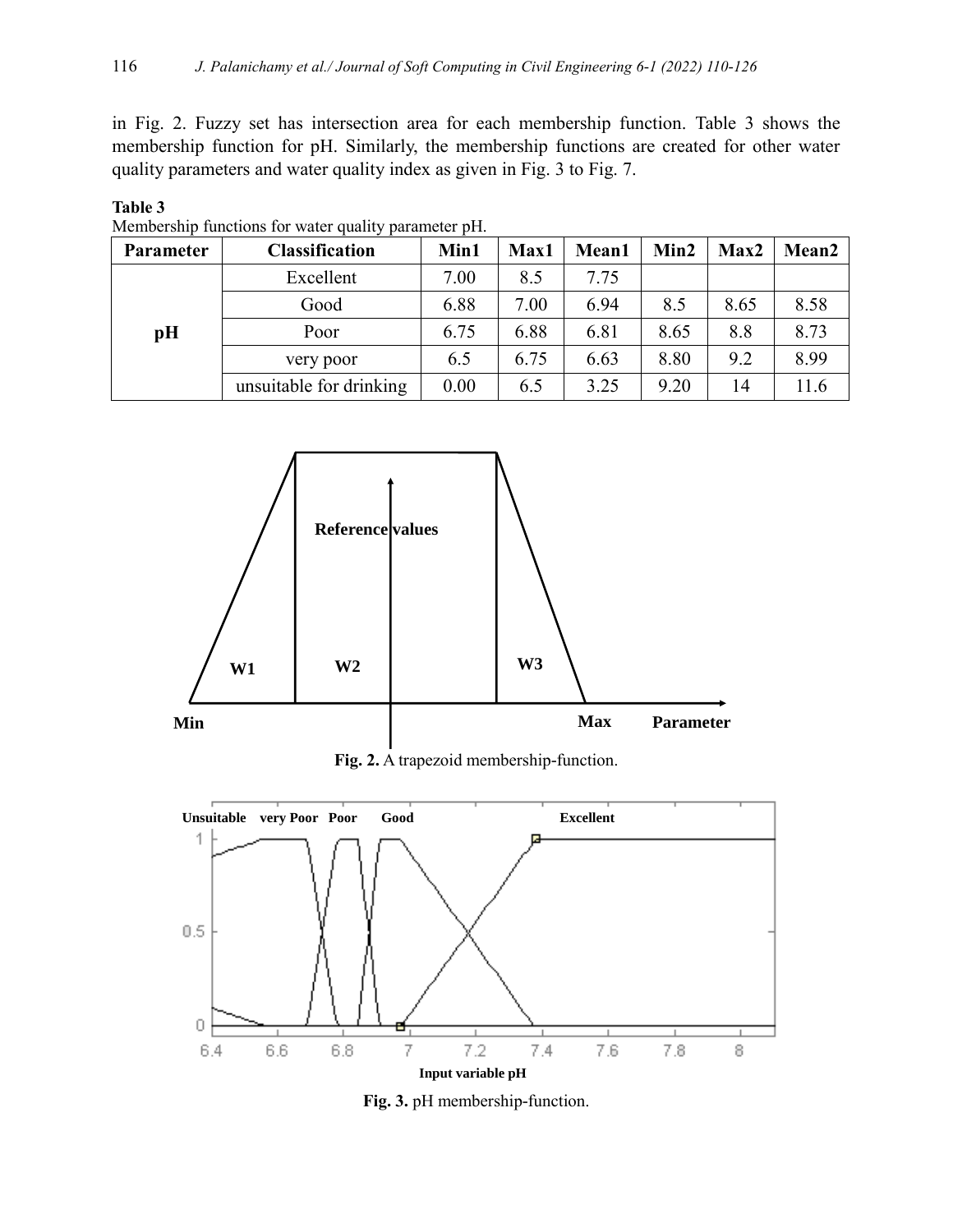

**Fig. 4.** TDS membership-function.







**Fig. 6.** Cl- membership-function.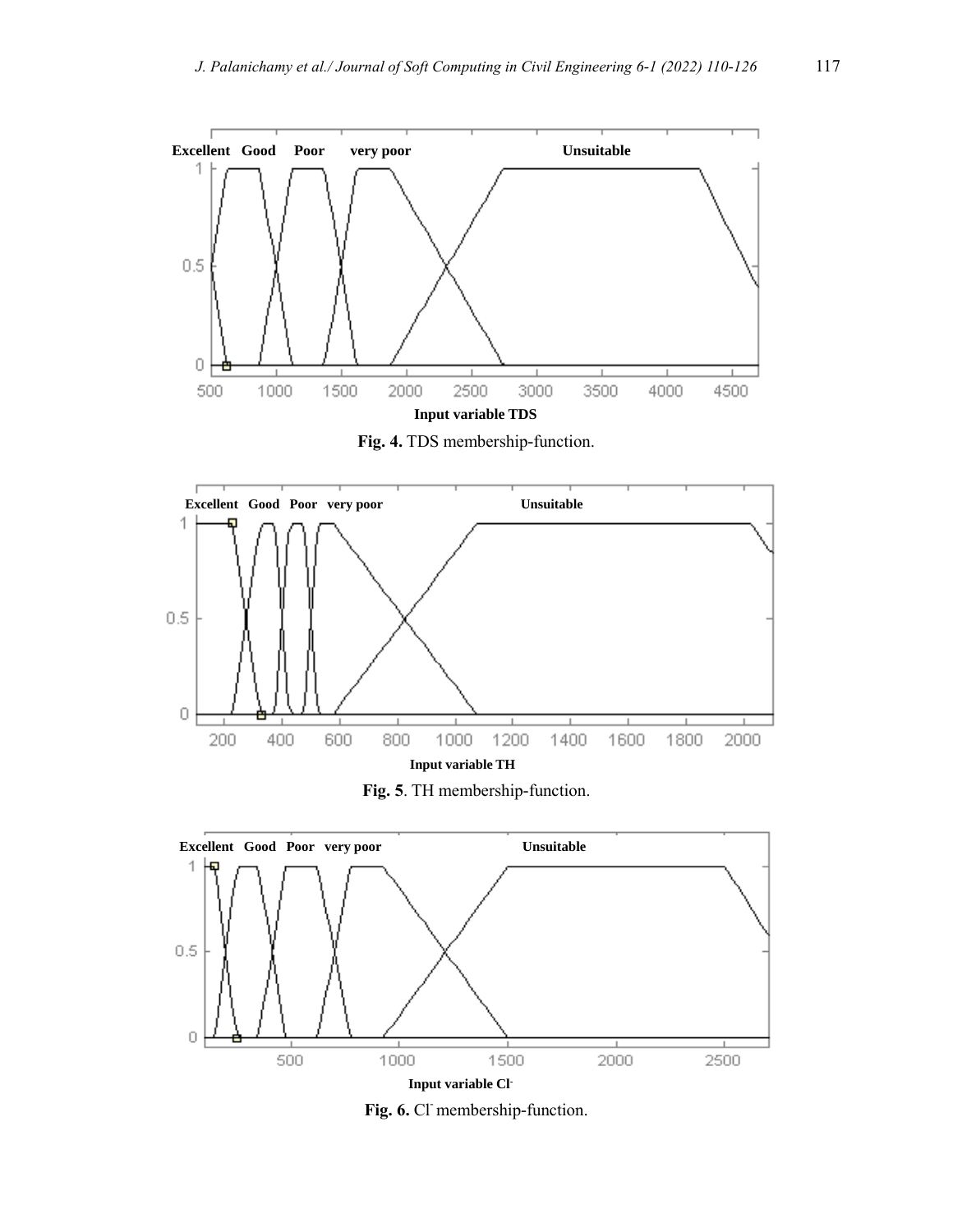

Fig. 7. SO<sub>4</sub> membership-function.

Once the membership functions are created, the rules are formulated based on min-max method. Since the objective of the work is to classify the irrigation water quality based on WQI value, it is necessary to generate the rules based on five classifications such as unsuitable for drinking, very poor, poor, good and excellent. To formulate rules in efficient manner, it is paramount necessary to have field knowledge on the impact of water quality parameters on irrigation. Different number of rules was generated for five classifications as given below:

- Unsuitable: If the values of two water quality parameters are above the standards, then the water quality is unsuitable for irrigation. So, treatment is to be given before applying for irrigation. For this classification, 7 rules have been written.
- Very Poor: Condition 1: If the values of two quality parameters are very poor, WQI is poor. For these 7 rules are generated; Condition 2: If the values of one parameter is unsuitable for irrigation and other parameter is suitable, WQI is very poor
- Poor: If the values of two water quality parameters are poor, the WQI is poor. For these 7 rules are generated.
- Good: Condition 1: If the values of two water quality parameters are good, WQI is good; Condition 2: If the values of one of the water quality parameters are excellent and other parameter is not excellent, WQI is good. For this, 7 rules are generated.
- Excellent: If both water quality parameters are excellent, WQI is excellent. 7 rules have been generated for this.

Totally 35 rules were generated for 5 classifications of WQI. Finally, defuzzification is done using centroid method to get Water Quality Index value.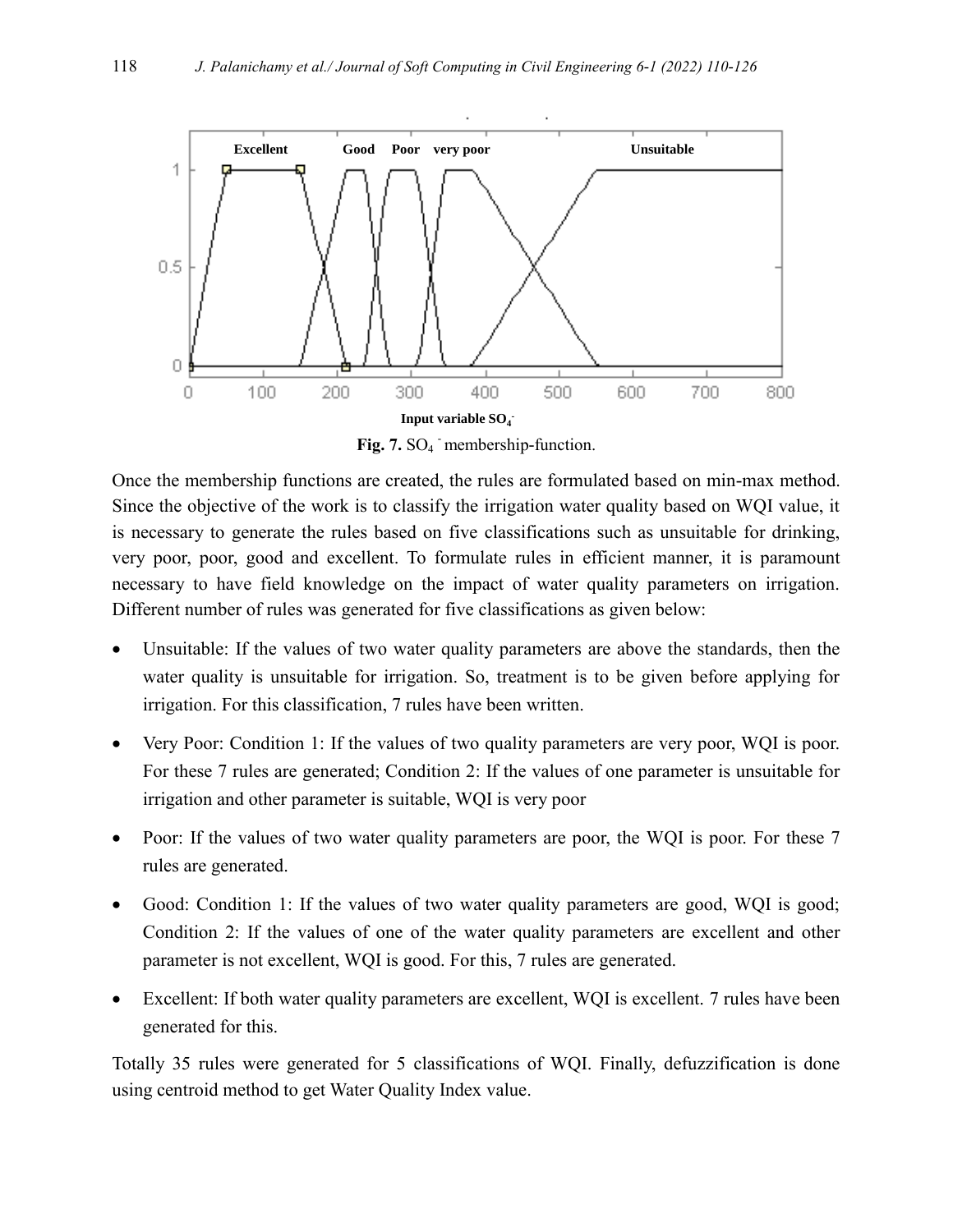## **5. Result and discussion**

#### 5.1. Neural networks

The neural network software Neuroshell 2.0 was used to build and run ANN models with one hidden layer of 10 neurons, sigmoid function with normalized values for one output, two outputs, and three outputs respectively with different momentum factors (0.3, 0.99 and 0.99) and learning rates (0.1, 0.08 and 0.1). When the momentum factor and learning rates were increased, there was no further change in the error. Using the back propagation algorithms, new weights were calculated by updating the weight through error distribution. When the momentum factor was increased to 1, larger values were assigned to new weights. This led to increase in the minimum average error. For one output (TDS–Model A), the best results of training were obtained at momentum factor of 0.3 while the learning rate was 0.1. When the values of momentum factor and learning rate were increased, the computational time required to train the network was reduced. For two outputs (TDS and TH –Model B) and three outputs (pH, TDS and TH –Model C), the minimum average error of 0.0002 was obtained at momentum factors of 0.99, while the optimum learning rates were 0.08 and 0.1 respectively (shown in Fig. 8 to Fig. 10). The performance values of three different ANN models (Table 4) shows that the model B with two outputs (TDS and TH) showed the best prediction results (Fig. 11) compared to other two models A and C.

#### **Table 4**

|                                  | 2 outputs<br>1 output |      |            | 3 outputs |       |            |  |
|----------------------------------|-----------------------|------|------------|-----------|-------|------------|--|
| <b>Statistical Analysis</b>      | <b>TDS</b>            | TН   | <b>TDS</b> | pН        | TH    | <b>TDS</b> |  |
| r squared                        | 0.94                  | 0.98 | 0.96       | 0.87      | 0.96  | 0.92       |  |
| Mean absolute error              | 220.5                 | 44.9 | 115.5      | 0.12      | 75.85 | 196.8      |  |
| <b>Correlation coefficient r</b> | 0.97                  | 0.99 | 0.98       | 0.93      | 0.98  | 0.96       |  |

Performance of three different ANN Models.



**Fig. 8.** Comparing of the weight of momentum and learning rate with number of Epoch on 1 output ANN model (Model A).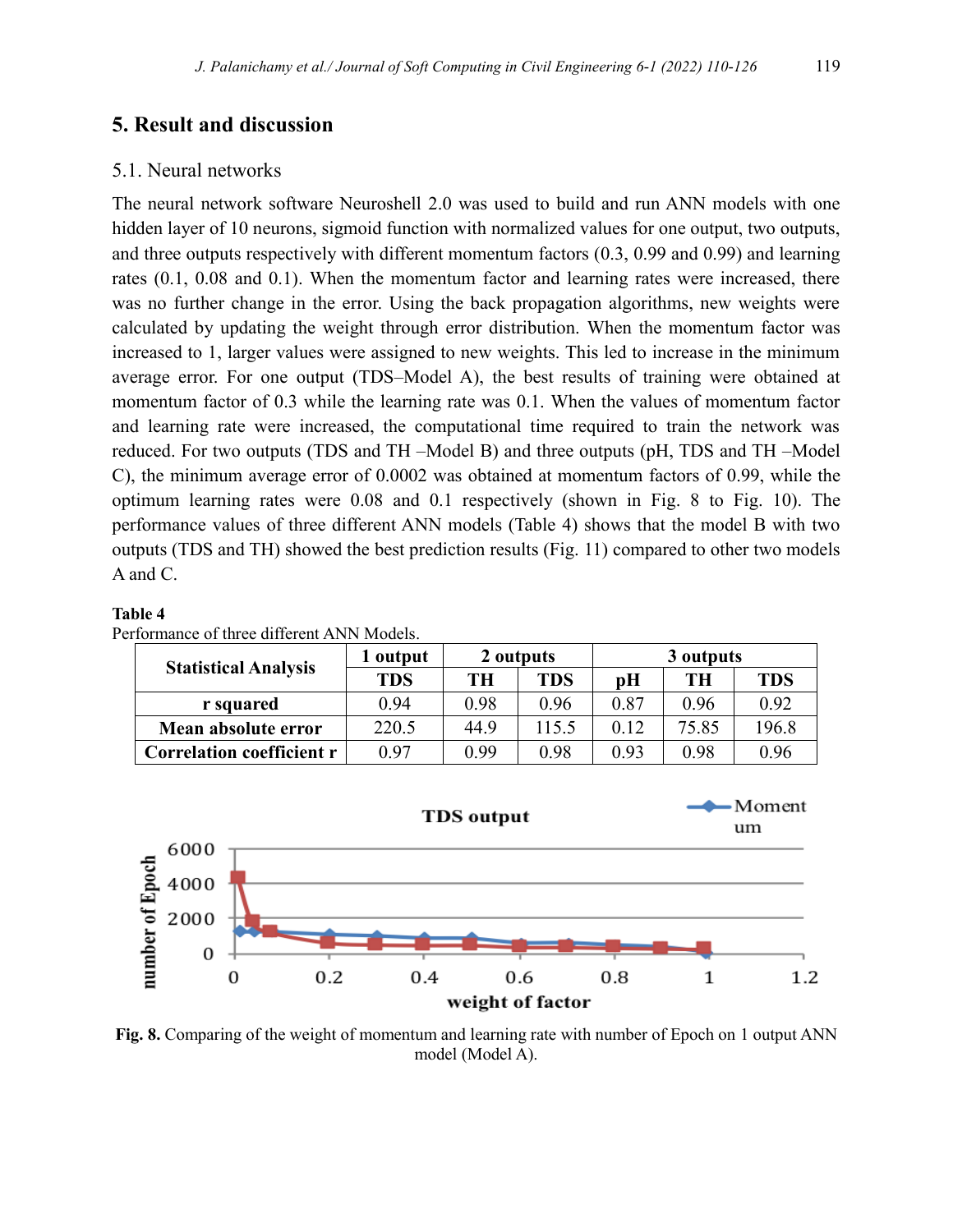

**Fig. 9.** Comparing of the weight of momentum and learning rate with number of Epoch on 2 outputs ANN model (B).



**Fig. 10.** Comparing of the weight of momentum and learning rate with number of Epoch on 3 outputs ANN model (C).



**Fig. 11.** The comparison between actual values and ANN model (B) results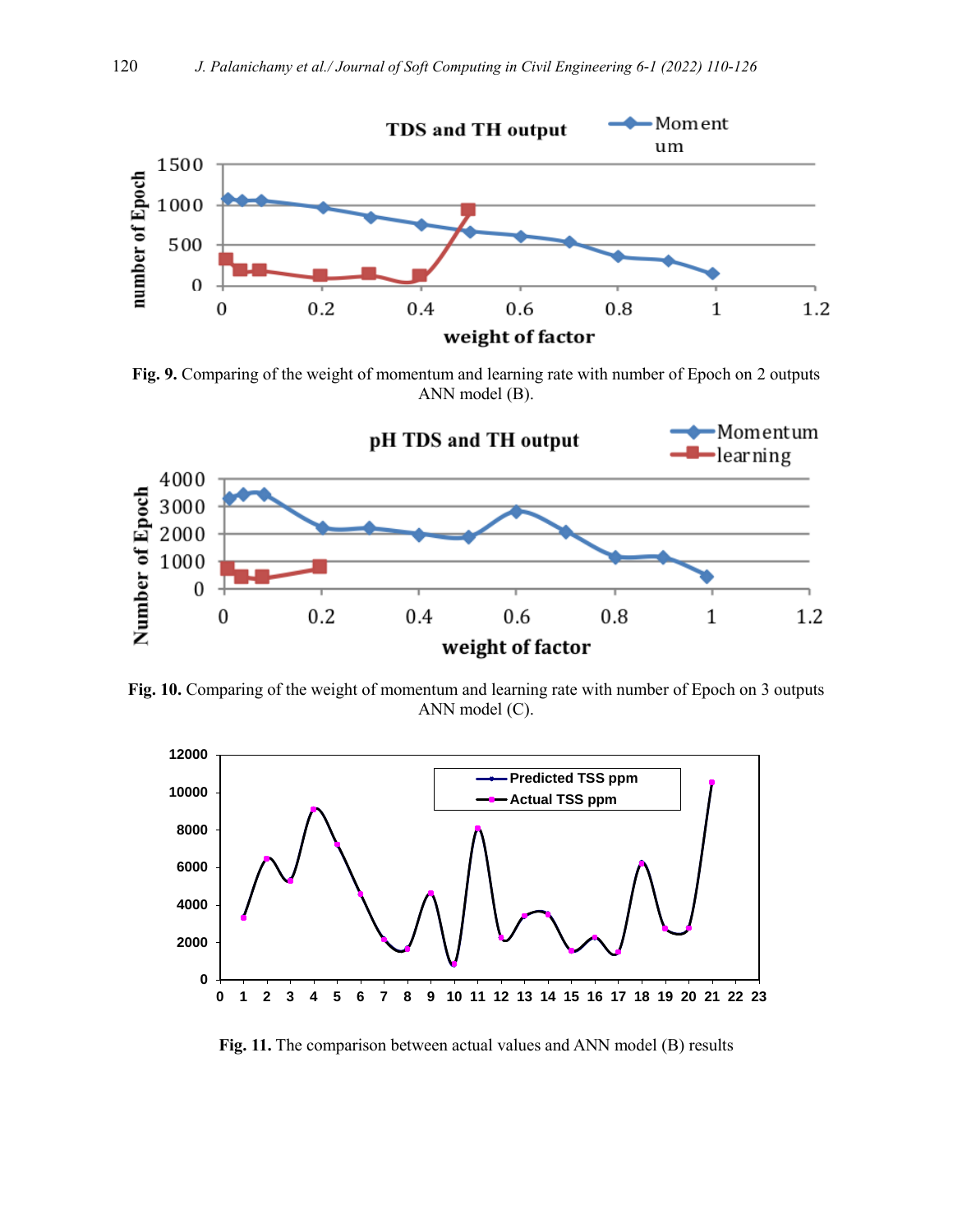#### 5.2. Fuzzy logic

Fuzzy inference system (FIS) can be used for decision making when there exists uncertainty in the system. There are two categories based on which the output is obtained. Both are based on the selection of rules. In the first category, if only one rule is active, the FIS will use a mean of membership-function range. In the second category the ranges of all the membership functions (classifications of five water quality parameters) are taken into account for calculating the final output. The maximum value of the activated rule of each category is taken which is multiplied with the weight of the membership function to get the final output. Fig. 12 shows the weight and centroid of membership-function.



**Fig. 12.** The weight and centroid of membership-function.

The weight of membership-function starts from 0 to 1. Then fuzzy will calculate the answer by using the formula (1).

$$
\frac{wlxl + w2y2}{wl + w2} \tag{1}
$$

where x1 and y1 are centroid position of membership-function on x axis*.* In this study, there should not be any water quality parameter (out of 5) in the range of unsuitable category of membership function for the WQI value to be in good category. For the WQI value to be in the category of poor, maximum of two water quality parameters out of five can be in the range of unsuitable category. Similarly, for very poor classification of WQI, there can be maximum of three water quality parameters under the range of unsuitable category. When minimum number of two water quality parameters is in the range of unsuitable category, the water is unsuitable for irrigation. Comparison between water quality index classified using fuzzy logic and actual WQI is shown in Table 5 and Fig. 13. This shows fuzzy logic classification produced very good WQI classification and it helps in taking decision on the water quality whether it can be used as it is or to be treated well before it is being used for any purpose.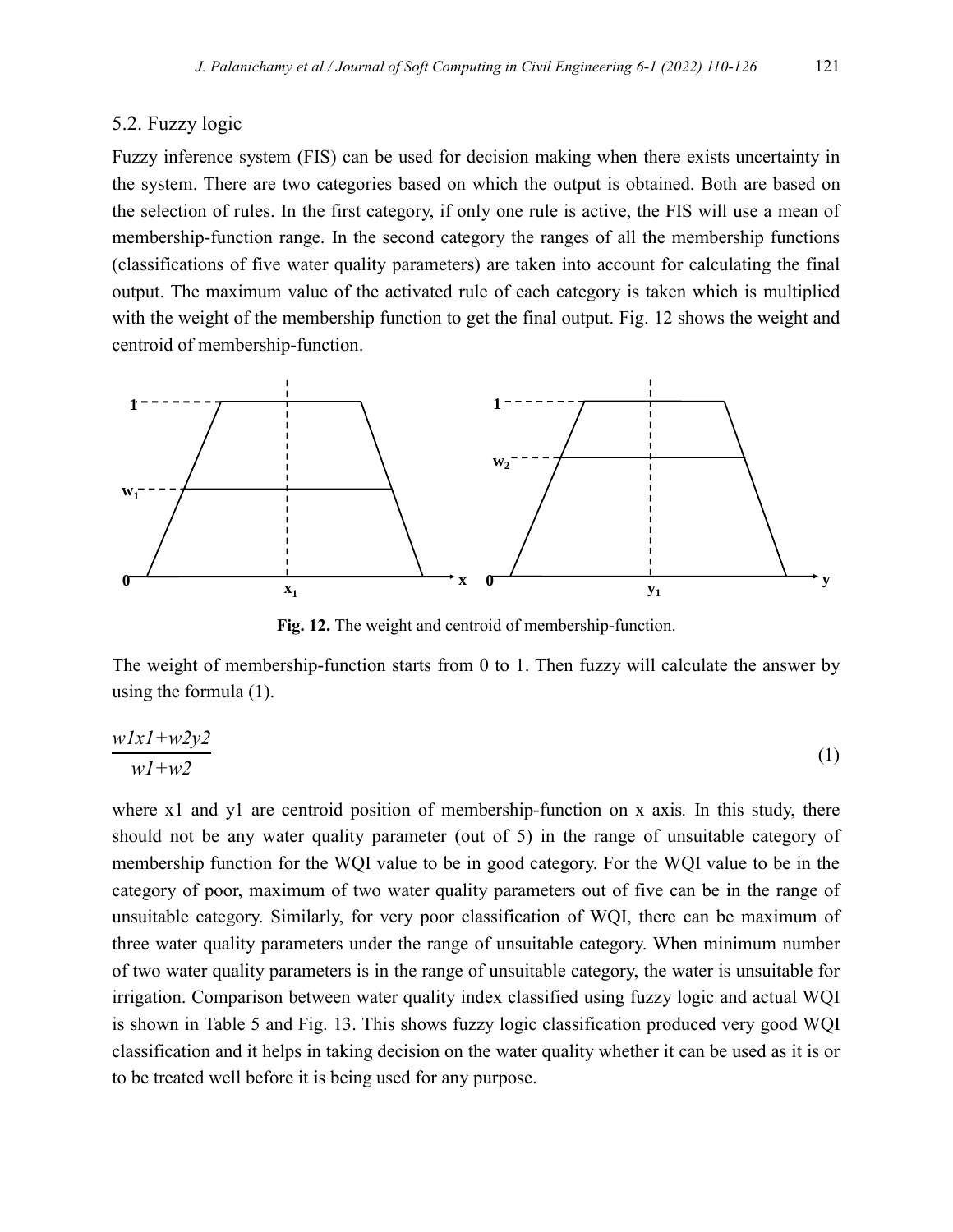| Table 5                      |
|------------------------------|
| Results of fuzzy simulation. |

| SNo                     | pH<br>(Input) | <b>TDS</b><br>(Input) | TH<br>mg/l<br>(Input) | $CI$ mg/l<br>(Input) | SO <sub>4</sub> <sup>2</sup><br>(Input) | WQI<br>(Fuzzy<br>Output) | <b>WQI</b><br>(Actual) | <b>Classification</b> |
|-------------------------|---------------|-----------------------|-----------------------|----------------------|-----------------------------------------|--------------------------|------------------------|-----------------------|
| $\mathbf{1}$            | 7.5           | 603                   | 315                   | 222                  | 110                                     | 26                       | 27                     | Good                  |
| $\overline{2}$          | 7.3           | 670                   | 260                   | 237                  | 100                                     | 27                       | 22                     | Good                  |
| $\mathbf{3}$            | 8.0           | 938                   | 300                   | 395                  | 140                                     | 31                       | 38                     | Good                  |
| $\overline{\mathbf{4}}$ | 7.9           | 1072                  | 240                   | 390                  | 130                                     | 31                       | 38                     | Good                  |
| 5                       | 7.7           | 1072                  | 490                   | 405                  | 145                                     | 37                       | 35                     | Good                  |
| 6                       | 7.9           | 938                   | 325                   | 400                  | 160                                     | 32                       | 34                     | Good                  |
| $\overline{7}$          | 8.0           | 1005                  | 200                   | 400                  | 130                                     | 33                       | 31                     | Good                  |
| 8                       | 8.0           | 1072                  | 325                   | 390                  | 110                                     | 32                       | 40                     | Good                  |
| 9                       | 7.0           | 1139                  | 315                   | 321                  | 295                                     | 49                       | 43                     | Good                  |
| 10                      | 7.6           | 2211                  | 900                   | 1036                 | 150                                     | 107                      | 120                    | unsuitable            |
| 11                      | 6.8           | 2814                  | 770                   | 1352                 | 215                                     | 129                      | 121                    | unsuitable            |
| 12                      | 6.7           | 3685                  | 1370                  | 2551                 | 380                                     | 122                      | 127                    | unsuitable            |
| 13                      | 6.7           | 4623                  | 1950                  | 2398                 | 440                                     | 124                      | 121                    | unsuitable            |
| 14                      | 6.6           | 3417                  | 1225                  | 1767                 | 390                                     | 122                      | 121                    | unsuitable            |
| 15                      | 6.9           | 2412                  | 785                   | 1209                 | 210                                     | 94                       | 95                     | very poor             |
| 16                      | 6.8           | 1541                  | 865                   | 1476                 | 270                                     | 105                      | 106                    | unsuitable            |
| 17                      | 6.6           | 4154                  | 1385                  | 1392                 | 330                                     | 124                      | 130                    | unsuitable            |
| 18                      | 6.5           | 4020                  | 2055                  | 2028                 | 590                                     | 136                      | 133                    | unsuitable            |
| 19                      | 6.7           | 2881                  | 795                   | 1925                 | 420                                     | 123                      | 126                    | unsuitable            |
| 20                      | 6.9           | 1072                  | 440                   | 553                  | 160                                     | 51                       | 58                     | poor                  |
| 21                      | 6.6           | 2345                  | 620                   | 1189                 | 410                                     | 115                      | 118                    | unsuitable            |
| 22                      | 6.9           | 1139                  | 295                   | 498                  | 200                                     | 48                       | 47                     | Good                  |
| 23                      | 6.8           | 1809                  | 535                   | 829                  | 300                                     | 79                       | 76                     | very poor             |
| 24                      | 7.0           | 1541                  | 600                   | 543                  | 500                                     | 86                       | 80                     | very poor             |
| 25                      | 7.3           | 1273                  | 650                   | 494                  | 420                                     | 75                       | 79                     | poor                  |
| 26                      | 7.1           | 1608                  | 768                   | 691                  | 423                                     | 94                       | 99                     | very poor             |
| 27                      | 6.9           | 1675                  | 825                   | 632                  | 700                                     | 118                      | 115                    | unsuitable            |
| 28                      | 7.1           | 1206                  | 500                   | 474                  | 270                                     | 55                       | 54                     | poor                  |
| 29                      | 7.3           | 1608                  | 315                   | 592                  | 510                                     | 65                       | 57                     | poor                  |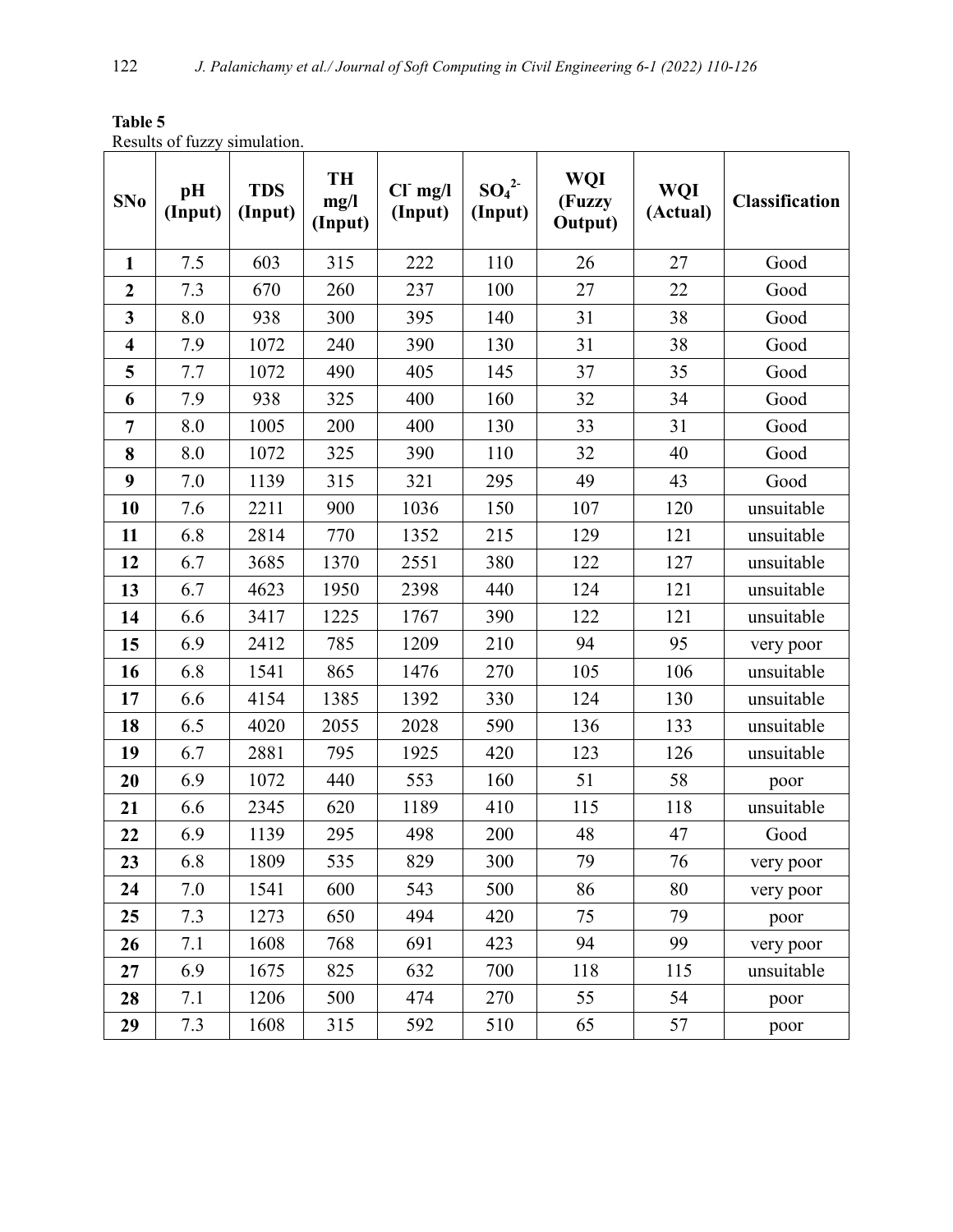

**Fig. 13.** Comparison of actual WQI to that classified using fuzzy logic inference system.

## **6. Conclusions**

Groundwater quality is an important water resource for irrigation, drinking and agriculture needs. It is important to study and develop new methods and strategies to understand the vulnerability of groundwater to agricultural chemicals and other human activities for its better management. This study is about the simulation and prediction of groundwater quality in the study area with complex pollution sources such as agriculture, domestic and industrial effluent. Based on the variation in the water quality parameters and significance of each parameter (based on the field condition) the membership functions and rules were formulated. The water quality of 29 wells located in the area was classified and predicted using soft computing techniques such as ANN and Fuzzy Logic system using NEUROSHELL and MATLAB tools. The input parameters and membership functions for the Fuzzy Inference System were selected based on the field experience. The calculated WQI of the samples were compared with the simulated values using Fuzzy Inference system. It was observed that, the samples from 20 wells were classified under the category, 'good', while the four samples were classifying as 'poor' and the remaining samples were not suitable for irrigation. The uniqueness of fuzzy logic technique is centroid of membership-function that can activate several rules in the same time. Further, the simulation and prediction was done using ANN and the results depicted that there is a high correlation between actual and model values with correlation coefficient varying from 0.93 to 0.99. It was concluded that, both simulation and prediction models (Fuzzy Logic and ANN with 2 outputs) which showed high accuracy may be used for classifying the wells located in the area polluted by different complex sources.

#### **Acknowledgments**

The authors acknowledge the contribution of local community who supported in collection of the water quality samples and data during field monitoring. The authors wish to acknowledge the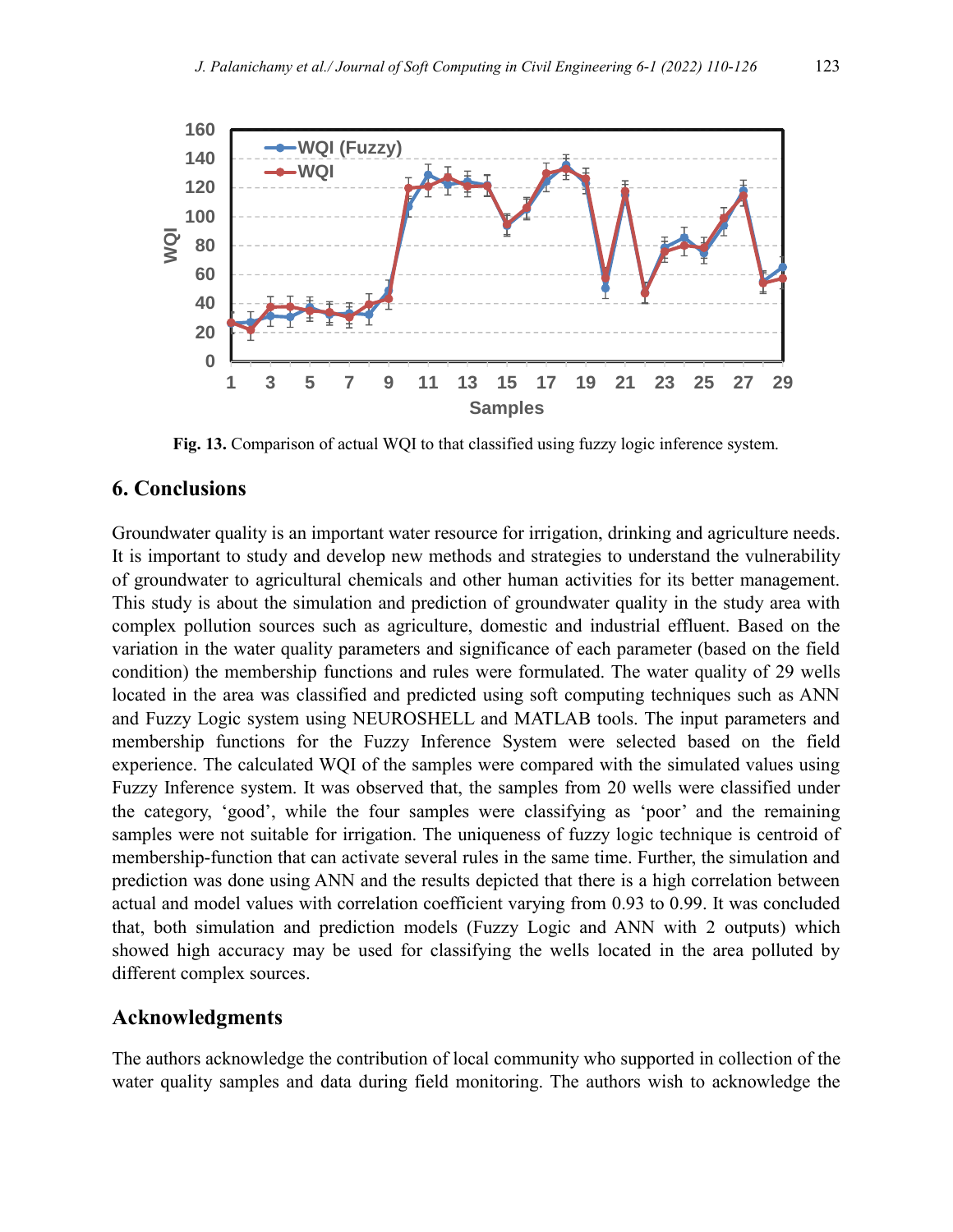anonymous reviewers for their insightful comments that greatly improved the quality of the paper.

## **Funding**

This research received no external funding.

## **Conflicts of interest**

The authors declare no conflict of interest.

## **Authors contribution statement**

Jegathambal, Sundarambal: Conceptualization, Methodology, Investigation; Jegathambal, Anitha, Jansi, Apinun Tungsrimvong, Babithesh Babu: Data collection, Formal analysis; Investigation; Jegathambal, Project administration and Resources; Jegathambal, Sundarambal Software, Validation

## **References**

- [1] Gholami V, Sebghati M, Yousefi Z. Integration of artificial neural network and geographic information system applications in simulating groundwater quality. Ehemj 2016;3:173–82. https://doi.org/10.15171/EHEM.2016.17.
- [2] Nadaraja S, Saravanane R, Thirumalai S. Application of ANN and MLR Models on Groundwater Quality Using CWQI at Lawspet, Puducherry in India. J Geosci Environ Prot 2017;05:99–124. https://doi.org/10.4236/gep.2017.53008.
- [3] Maedeh PA, Mehrdadi N, Zare HK. Application of Artificial Neural Network to Predict Total Dissolved Solids Variations in Groundwater of Tehran Plain, Iran, 2013.
- [4] Khudhair B, Malik Jasim M, Alsaqqar A. Artificial Neural Network Model for the Prediction of Groundwater Quality. Civ Eng J 2018;4:2959. https://doi.org/10.28991/cej-03091212.
- [5] RaheliNamin B, Mohseni B. Integrated Artificial Neural Network Modeling and GIS for Identification of Important Factor on Groundwater Hydrochemistry (Fe-,Ca2+ and PO4-3). Arch Hyg Sci 2018;7:126–33. https://doi.org/10.29252/ArchHygSci.7.2.126.
- [6] Lohani AK, Krishan G. Groundwater Level Simulation Using Artificial Neural Network in Southeast, Punjab, India. J Geol Geophys 2015;04. https://doi.org/10.4172/2381-8719.1000206.
- [7] Benzer S, Benzer R. Modelling Nitrate Prediction of Groundwater and Surface Water Using Artificial Neural Networks. J Polytech 2018. https://doi.org/10.2339/politeknik.385434.
- [8] Poonia V, Tiwari H, Mishra S. Hydrological Analysis by Artificial Neural Network: A Review. Int J Adv Res Ideas Innov Technol 2018;4:265–70.
- [9] Kheradpisheh Z, Talebi A, Rafati L, Ghaneian MT, Ehrampoush MH. Groundwater quality assessment using artificial neural network: A case study of Bahabad plain, Yazd, Iran 2015.
- [10] Zare AH, Bayatvarkeshi M, Daneshkar Arasteh P. Forecasting nitrate concentration in groundwater using artificial neural network and linear regression models. Int Agrophysics 2011;25:187–92.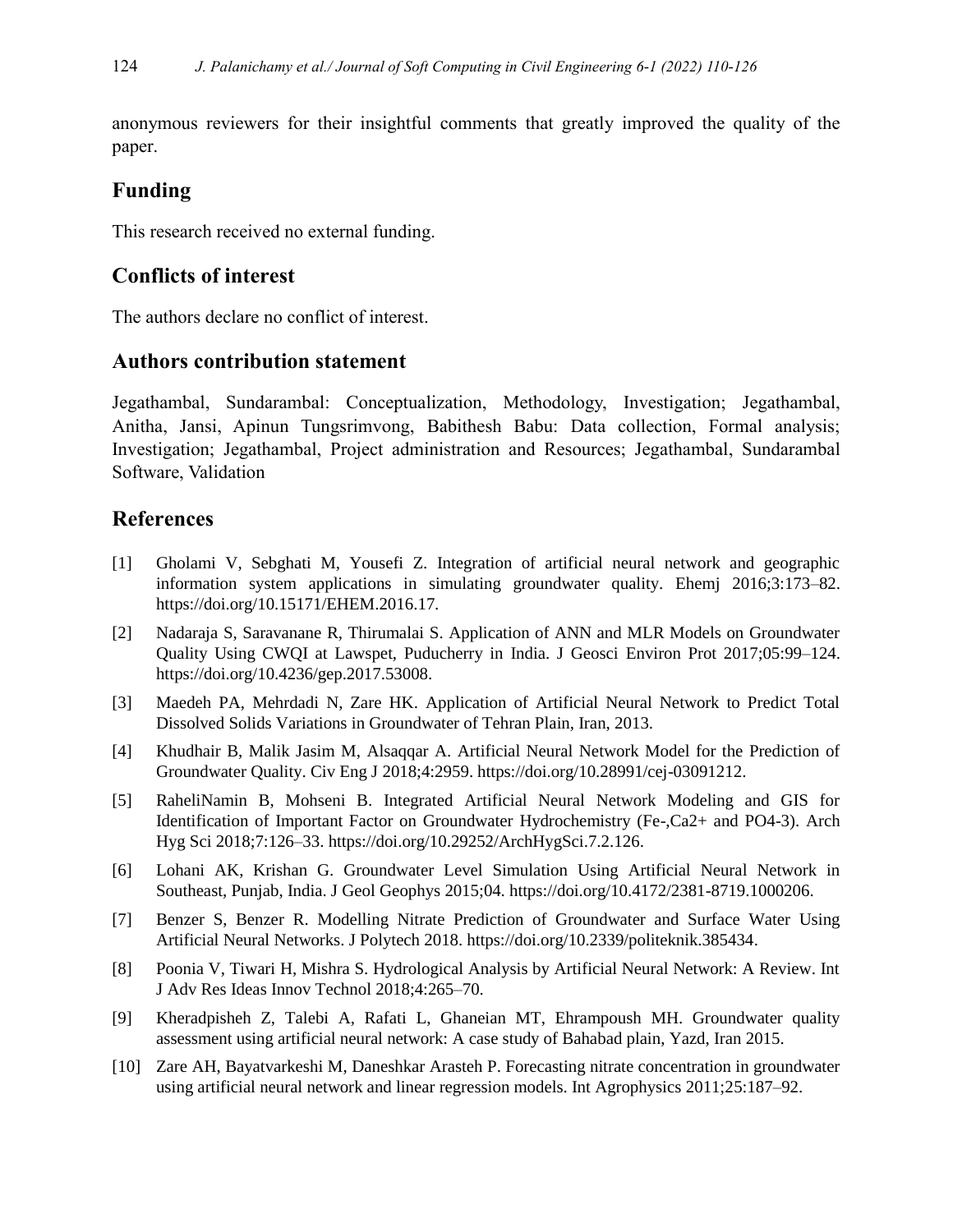- [11] Kiliçaslan Y, Tuna G, Gezer G, Gulez K, Arkoc O, POTIRAKIS S. ANN-Based Estimation of Groundwater Quality Using a Wireless Water Quality Network. Int J Distrib Sens Networks 2014;2014:1–8. https://doi.org/10.1155/2014/458329.
- [12] Purkait B, Kadam S, Das S. Application of Artificial Neural Network Model to Study Arsenic Contamination in Groundwater of Malda District, Eastern India. J Environ Informatics 2008;12. https://doi.org/10.3808/jei.200800132.
- [13] Chowdhury AH, Ghosh A, Gupta D. Assessment of Total Dissolved Solid Concentration in Groundwater of Nadia District, West Bengal, India using Artificial Neural Network, 2017.
- [14] Gaur S, Chintalapati DS, Graillot D, Chahar B, Kumar DN. Application of Artificial Neural Networks and Particle Swarm Optimization for the Management of Groundwater Resources. Water Resour Manag 2013;27:927–41. https://doi.org/10.1007/s11269-012-0226-7.
- [15] Sujatha P, Kumar GNP. Prediction of Groundwater Levels Using Different Artificial Neural Network Architectures for Tirupati Mandal. Nat Environ Pollut Technol 2009;8.
- [16] Rawal D, Vyas A, Rao S. APPLICATION OF GIS AND GROUNDWATER MODELLING TECHNIQUES TO IDENTIFY THE PERCHED AQUIFERS TO DEMARKATE WATER LOGGING CONDITIONS IN PARTS OF MEHSANA. ISPRS Ann Photogramm Remote Sens Spat Inf Sci 2016;III–8:173–80. https://doi.org/10.5194/isprs-annals-III-8-173-2016.
- [17] Kumar J, Jain A, Srivastava R. Neural network based solutions for locating groundwater pollution sources. Hydrol J 2006;29:55–66.
- [18] Sreekanth PD, Geethanjali N, Sreedevi PD, Ahmed S, Kumar NR, Jayanthi PDK. Forecasting groundwater level using artificial neural networks. Curr Sci 2009;96:933–9.
- [19] Alvisi S, Mascellani G, Franchini M, Bárdossy A. Water level forecasting through fuzzy logic and neural network approaches. Hydrol Earth Syst Sci 2006;10:1–17. https://doi.org/10.5194/hessd-2- 1107-2005.
- [20] Abu-Khalaf N, Khayat S, Natsheh B. Multivariate data analysis to identify the groundwater pollution sources in Tulkarm area / Palestine. Sci Technol 2013;3:99–104. https://doi.org/10.5923/j.scit.20130304.01.
- [21] Cordoba GA, Tuhovcak L, Tauš M. Using Artificial Neural Network Models to Assess Water Quality in Water Distribution Networks. Procedia Eng 2014;70:399–408. https://doi.org/10.1016/j.proeng.2014.02.045.
- [22] D R. Assessing the groundwater quality by applying fuzzy logic in GIS environment– A case study in Southwest Iran. Int J Environ Sci 2012;2. https://doi.org/10.6088/ijes.00202030063.
- [23] Mokarram, Zarei A. Evaluation of Groundwater quality (Cases study; marvdashtand Arsenjan, Fars province, Iran. J Mater Environ Sci 2017;8:2579–84.
- [24] Minh H V, Avtar R, Kumar P, Tran DQ, Ty T V, Behera HC, et al. Groundwater Quality Assessment Using Fuzzy-AHP in An Giang Province of Vietnam. Geosci 2019;9. https://doi.org/10.3390/geosciences9080330.
- [25] Prajapati P, Parekh F. Analysis of Groundwater Quality Parameters Using Mamdani Fuzzy Inference System (MFIS), 2016.
- [26] Nasr A, Rezaei M, Barmaki M. Analysis of Groundwater Quality using Mamdani Fuzzy Inference System (MFIS) in Yazd Province, Iran. Int J Comput Appl 2012;59:45–53. https://doi.org/10.5120/9564-4033.